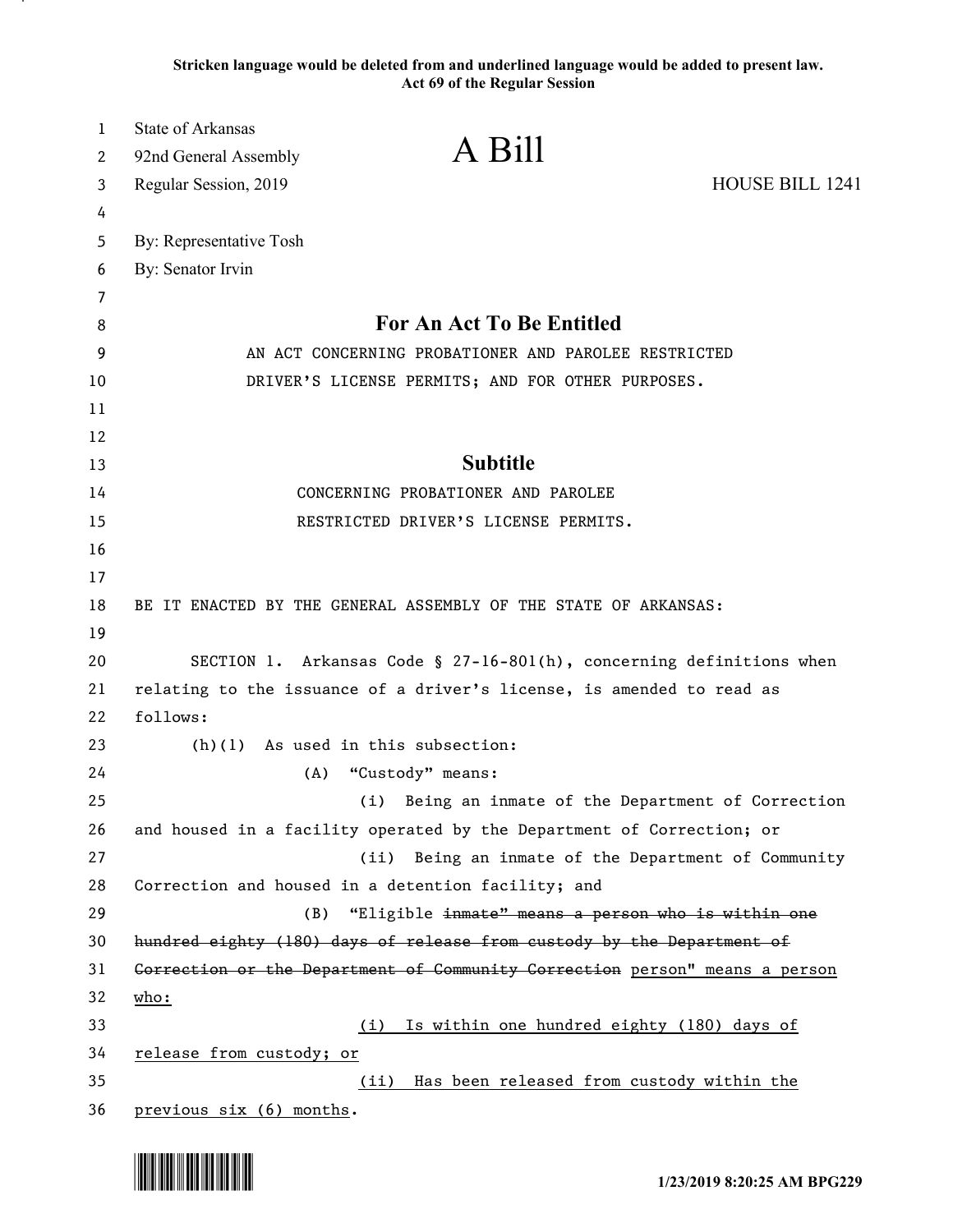HB1241

 (2)(A) The office shall issue an identification card to an eligible inmate person who has previously been issued an: (i) Arkansas identification card; or (ii) Arkansas driver's license and the driving 5 privileges of the eligible in the person are suspended or revoked. (B) The office shall issue a driver's license to an 7 eligible in the person who has previously been issued an Arkansas driver's 8 license if the driving privileges of the eligible in the person are: (i) Not suspended or revoked; or (ii) Suspended or revoked solely as a result of an outstanding driver's license reinstatement fee imposed under the laws of this state. (3) The Department of Correction and the Department of Community 14 Correction shall identify eligible inmates persons to apply for a replacement or renewal driver's license or identification card. (4) Any fees for a replacement identification card under § 27- 17 16-805 shall be waived for an eligible inmate person. (5) If the office issues a driver's license to an eligible  $\pm$ mmate person under subdivision (h)(2)(B)(ii) of this section, the office shall waive the reinstatement fee. SECTION 2. Arkansas Code § 27-16-816(a), concerning a restricted driving permit issued to a probationer or parolee, is amended to read as follows: (a)(1) If a person is on probation or parole, or is within ninety (90) days of release on probation or parole, for an offense that did not involve the operation of a motor vehicle and he or she has his or her license suspended for a reason not listed under § 27-16-915(b)(2)(C), the person may be eligible for a restricted driving permit under this section that permits the holder to drive a motor vehicle directly to and directly home from: (A) A place where he or she is employed; (B) A place where he or she, or his or her minor child, attends school; (C) A scheduled meeting with his or her probation or parole officer; or (D) Any place, location, or meeting that the person's

1/23/2019 8:20:25 AM BPG229